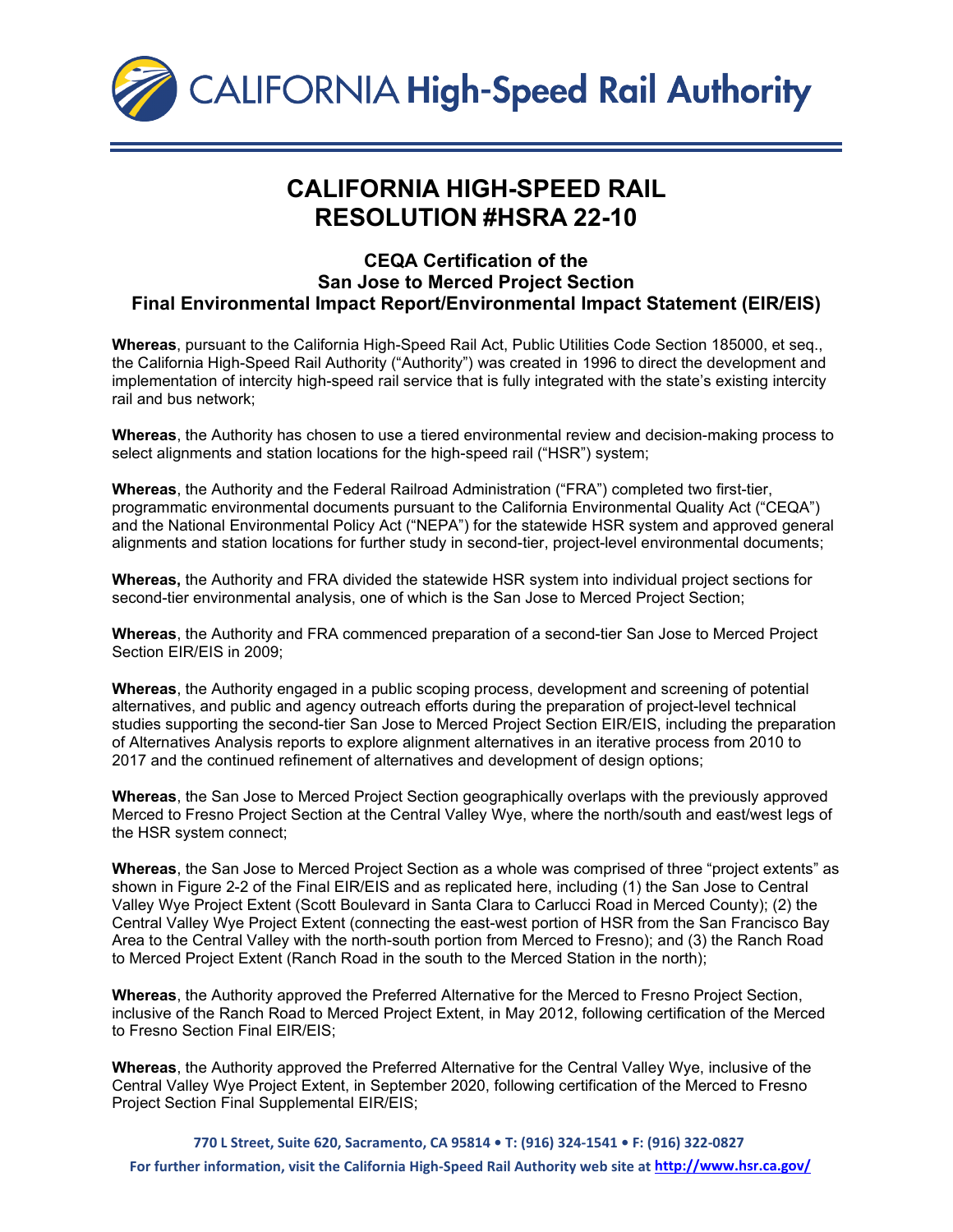**Whereas**, the Authority has therefore focused the San Jose to Merced Project Section Draft and Final EIR/EIS on the San Jose to Central Valley Wye Project Extent, which begins on at Scott Boulevard in Santa Clara and ends at Carlucci Road in Merced County, where this project extent connects to the two previously-approved project extents (Central Valley Wye and Ranch Road);

**Whereas**, on September 17, 2019, in Resolution # HSRA 19-05, the Authority Board concurred with the staff recommendation to designate Alternative 4 as the Authority's Preferred Alternative for the San Jose to Merced Project Section and directed staff to consider coordination with Diridon Station Planning; issues related to grade separations in the vicinity of the Gardner neighborhood, Morgan Hill and San Jose; and feasible mitigation through the Grasslands Ecological Area;

**Whereas**, under 23 U.S. Code section 327, the FRA and the State of California executed a NEPA Assignment Memorandum of Understanding, dated July 23, 2019, pursuant to which the State of California, acting through the California State Transportation Agency and the Authority, assumed FRA's responsibilities under NEPA and other federal environmental laws, for projects necessary for the design, construction, and operation of the California HSR System;

**Whereas**, in its role as CEQA and NEPA lead agency, the Authority circulated the San Jose to Merced Project Section Draft Environmental Impact Report/Environmental Impact Statement ("EIR/EIS") for a public review and comment period from April 24, 2020, to June 8, 2020, which identified Alternative 4 as the Authority's Preferred Alternative and the CEQA Proposed Project;

**Whereas**, on May 22, 2020, due to the uncertainty caused by COVID-19 and in response to public requests, the Authority extended the comment period for the San Jose to Merced Project Section Draft EIR/EIS to June 23, 2020 and elected to hold community open houses and public hearings as online teleconference meetings in light of public health and safety requirements;

**Whereas**, following the Authority's publication of the Draft EIR/EIS, the Authority learned that the Southern California/Central Coast population of mountain lion was a candidate for listing under the California Endangered Species Act and that the monarch butterfly had been designated as a potential candidate for listing under the federal Endangered Species Act; accordingly, the Authority, as CEQA and NEPA lead agency, prepared and issued the San Jose to Merced Project Section Revised Draft Supplemental Environmental Impact Report/Second Draft Supplemental Environmental Impact Statement ("Revised/Second Draft Supplemental EIR/EIS") limited to the portions of the Draft EIR/EIS that would require revision based on the new information about the species and about impacts of HSR noise and lighting on wildlife, which circulated for public comment between April 23, 2021, and June 9, 2021;

**Whereas**, the Authority determined it was appropriate to complete the San Jose to Merced Project Section environmental analysis in the form of a Final EIR/EIS, consistent with both CEQA and NEPA, because, following circulation of the Revised Draft EIR/Supplemental Draft EIS, none of the circumstances meriting recirculation pursuant to State CEQA Guidelines section 15088.5, and supplementation pursuant to 40 Code of Federal Regulations section 1502.9(c)(1) existed; and

**Whereas**, on February 25, 2022, the Authority issued a San Jose to Merced Project Section Final EIR/EIS and made it publicly available on the Authority website and provided broad public notice thereof.

## **Therefore, it is resolved:**

The Authority hereby certifies that:

- a. The San Jose to Merced Project Section Final EIR/EIS has been completed in compliance with CEQA;
- b. The San Jose to Merced Project Section Final EIR/EIS has been presented to the Authority Board as the decision-making body for the San Jose to Merced Project Section